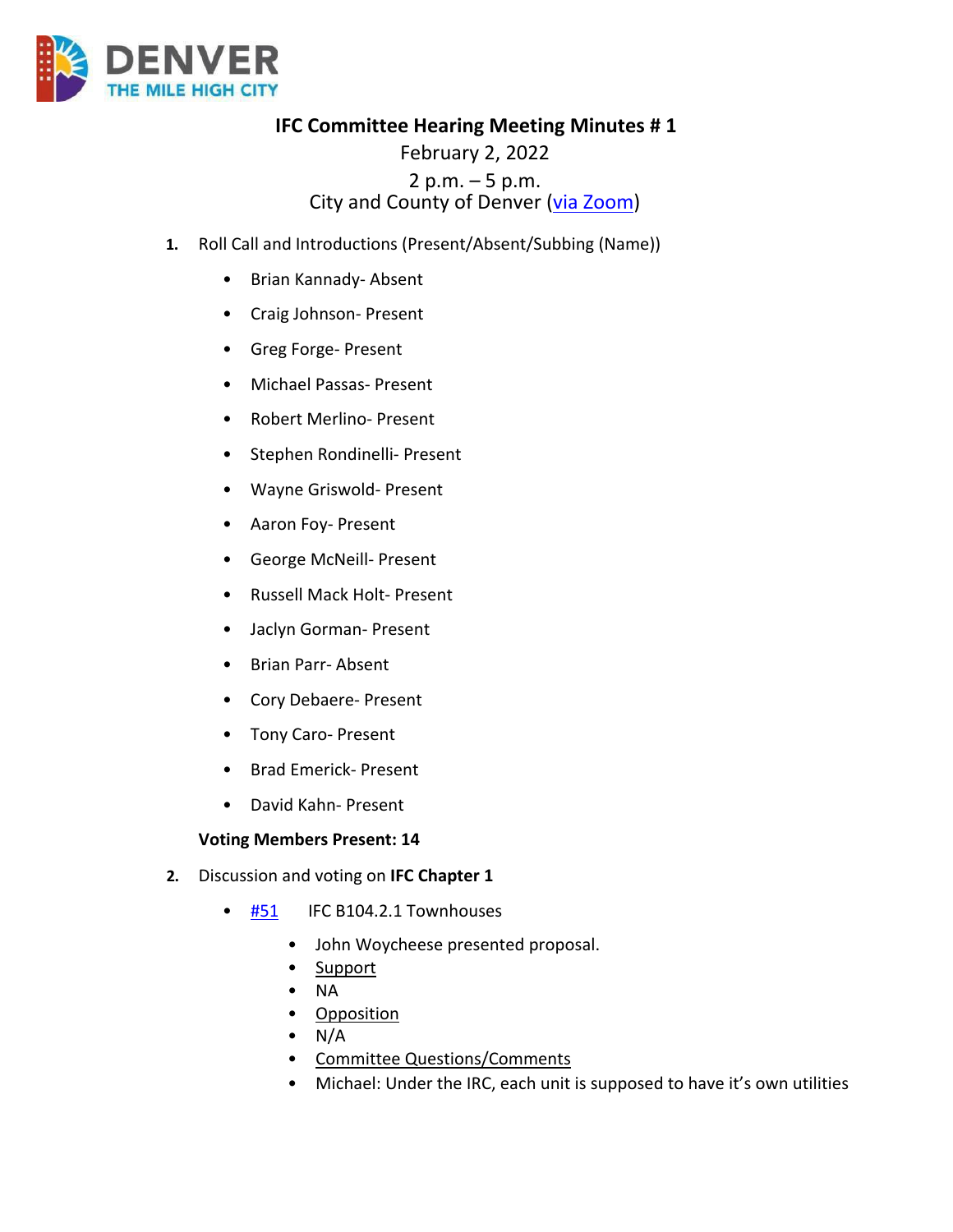(water, waste, gas) but sometimes townhomes under IBC are using one fire service for a group of 10. So is this amendment for a group of 10 th separated by a fire rated wall?

- John: Yes, a collection of more than 3 units. Intended for collection of units constructed under IRC definition (not IBC def which is more stringent). Does not apply to duplex because IRC definition is 3 or more units. This proposal is related to fire hydrants outside the bldg., not inside.
- Robert: This amendment would be less strict than base building code, correct?
- John: Yes, this is how it's being applied now.
- Robert: Is there anywhere in Denver that doesn't have sufficient water supply where this would be an issue?
- John: Defer to Tony. Tony says very few areas that fall outside the pressure requirement. So doesn't suspect it would be a big issue.
- Tony: this proposal aligns us with the intent of Section 102.5 of the fire code.
- Aaron: How would the calculation work?
- John: If there is a 5 unit bldg., vertically separated by fire barrier. 3,000 sf, (3) 2k sf & 1k sf. Base the calcs on the area of the largest unit.
- Wayne: Is there any anecdotal or fire operation data that would impact this or drive this one way or another?
- John: There are non-Denver sources that have seen fires expand out of one unit depending on response time & construction, but John's understanding is this has been applied for a substantial amount of time. This is supported by CO Springs position (included in proposal). John defer to Tony about whether there have been any incidents of insufficient water? Tony: not in the past decade. Two incidents in townhomes being constructed but that's a different situation.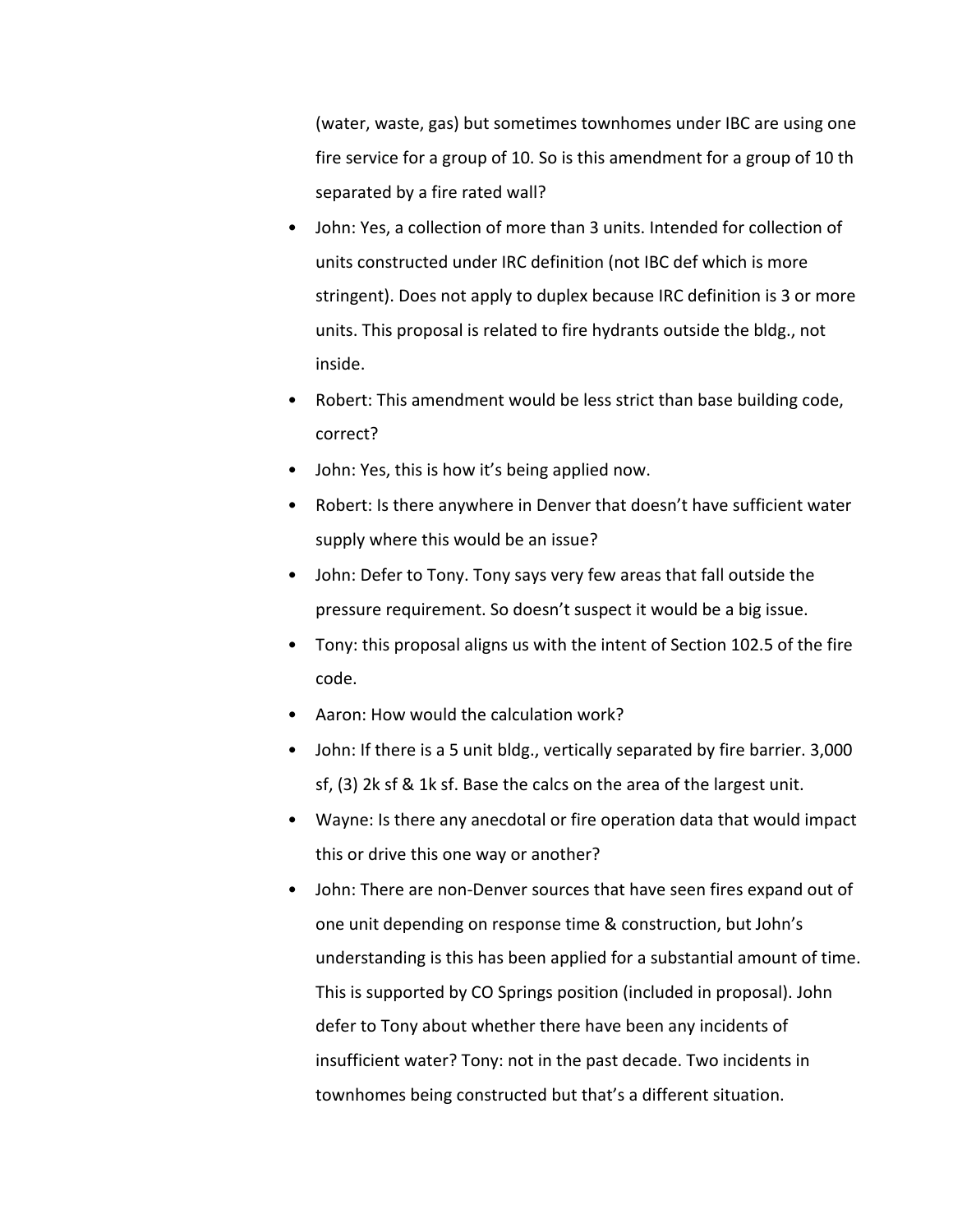- Support (Rebuttal)
- N/A
- Opposition (Rebuttal)
- N/A
- Motion: Stephen: motion to approve this amendment based on substantiation provided in document.
- 2<sup>nd</sup> Motion: Tony: seconds approval as submitted.
- **Vote: Pass** (14 for, 0 against- unanimous)
- [#71](https://www.denvergov.org/files/assets/public/community-planning-and-development/documents/ds/building-codes/code-adoption/amendment-proposals/ifc/ifc_105.5.52.pdf) IFC 105.5.52 Fencing OP permit
	- Tony Caro presented proposal.
	- Support
	- $\bullet$  N/A
	- Opposition
	- Mark Jelinske: Consider not specifying voltage to avoid people with a volt meter getting picky & not showing it's 12 volts.
	- Tony: Important to maintain because in section 316 it only allows 12 voltage fencing to prevent electrocution. Section 105 is not the driving portion, it's the operational portion.
	- Shaunna: Does there need to be clarification in the proposal?
	- Committee Questions/Comments
	- Wayne: Proposes a slight revision to physical & health hazards. P&HH is

pretty specific to hazardous materials. Is this referencing P&HH in

addition to section 316? Seems like we're trying to align with hazards

outlined in 316.

Tony: Health intended to address booby trap doors.

- Robert: Base fire code already has a 105.5.52 so this should be 105.5.53?
- Shaunna: there will be a bunch of things that get renumbered, so the numbering will be taken care of with revisions & Denver can review.
- Brad: Is there any wisdom in referencing 316.7.1?
- Tony: Great idea because this would help with end users trying to pull permits. Some folks like fencing companies aren't as familiar with file codes.
- George: "When approved by fire code official, permit is required." What's the intent of this wording? Is it to have latitude to request a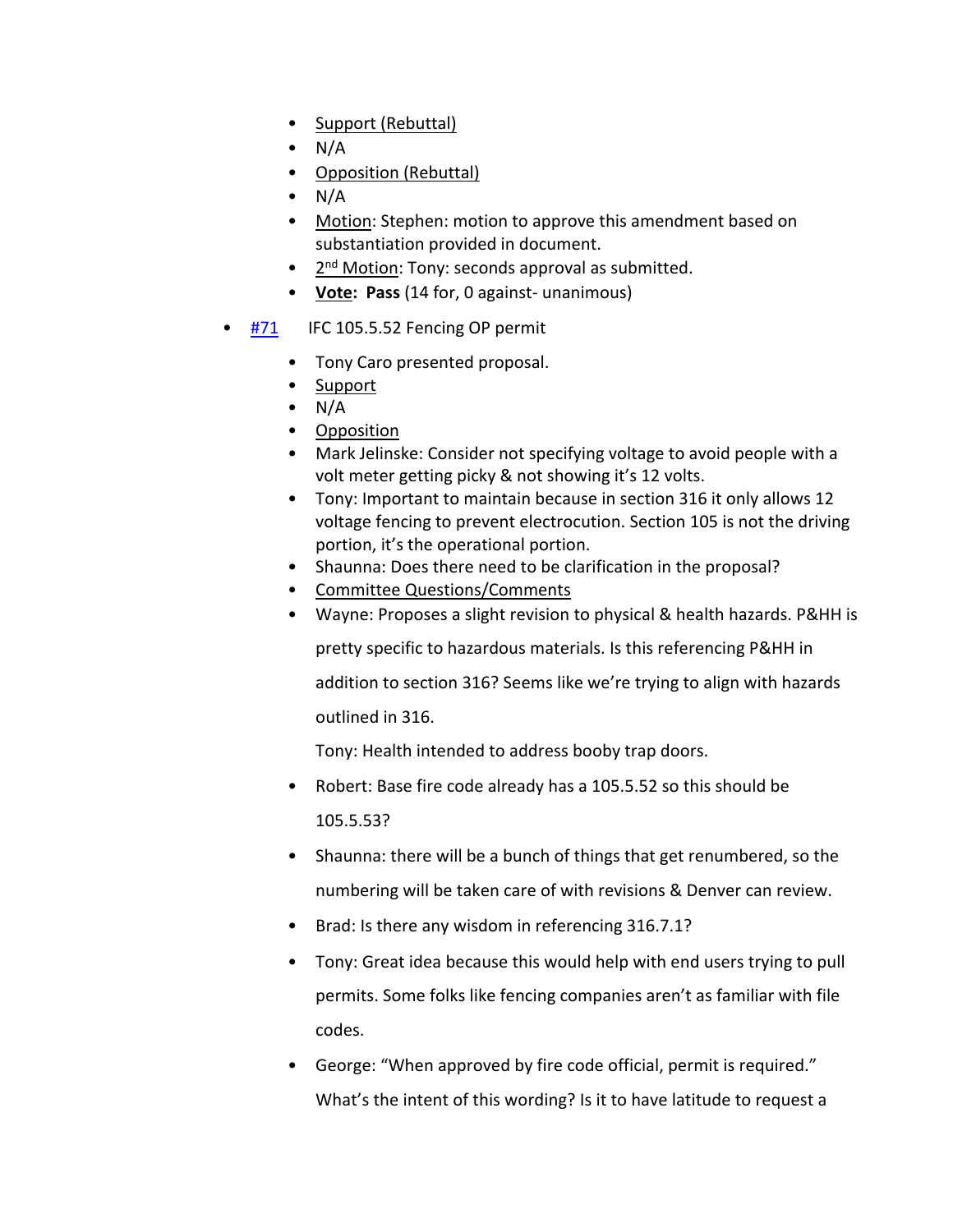permit?

- Tony: Statement just coordinates with the section 316.
- Glenn: Clarifies intention is: when fire code official has approved the fence in accordance with 316, a permit will be issued.
- Michael: Same question as George. Any fence? Fence during construction?
- Glenn: This is an operational permit, not a construction permit. So the fire official is reviewing the construction that's proposed & once the fire official has approved that, this kicks in the need for an operational permit.
- Stephen: What barbed wire/ razor wire/ electric fences would be approved by a fire official? They all seem to pose a hazard to fire fighters?
- Tony: If the owner wants to mitigate access to the site by a secure fence, they need to provide easy access for fire fighters the fire official is ok. This allows notes in the dispatch regarding access.
- Glenn: Suggested rewording based on discussion. Where hazardous…in accordance with 316.7…a permit is required. Trying to get reference back to 316.7
- Greg: do we want to clarify the type of permit (ie operational permit?)
- Tony: Section 105 is operational permits.
- Glenn: It wouldn't be unusual, there are other requirements in section 105 that specify operational permit.
- Brad: How about: "When approved by the fire code official in accordance with 316.7, a permit is required…."
- George: Wherever we can clarify by extra words I think it's helpful. Whole point is we don't want to have barbed wire or electrified fences being hazards to firefighters. So both places makes sense.
- Wayne: We need to point back to section 316, may not need to be so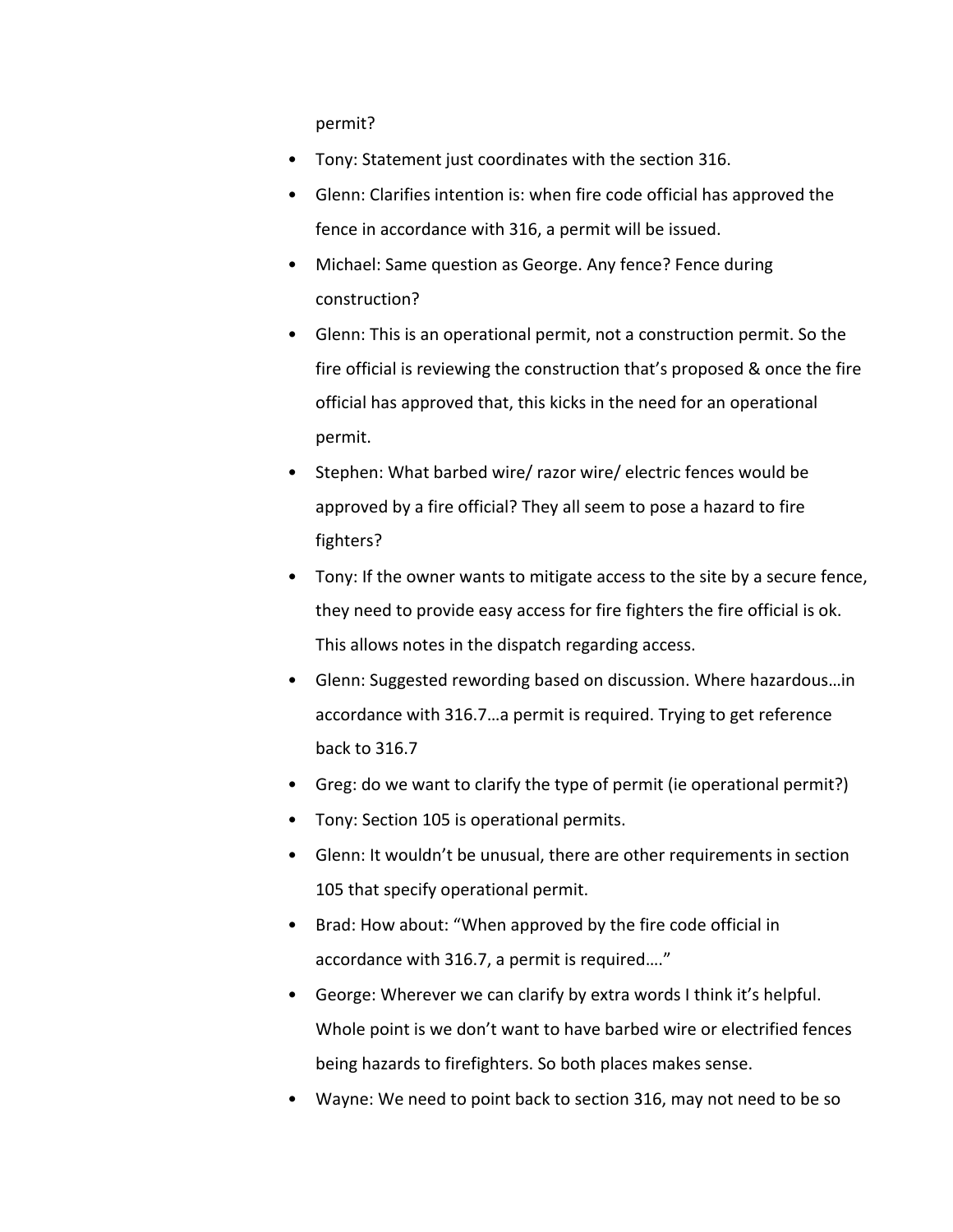specific to 316.7.1 because that's only electrified fences.

- ?: Thinks 316 is too general because there are other hazards that aren't fences & this proposal is about fences.
- Jaclyn: Wants to stay consistent with language of "power source voltage" in the two sections.
- Support (Rebuttal)
- $\bullet$  N/A
- Opposition (Rebuttal)
- $\bullet$  N/A
- Motion: Brad: Approval as submitted with intent to modify. Modification: Per Shaunna's screen.
- 2<sup>nd</sup> Motion: George seconds.
- Discussion:
- Stephen: Do we have to get a permit for any of the other items in 316 other than fencing that are also hazards for firefighters?
- Wayne: That was Wayne's initial logic of why a general reference to 316 may have made sense, but the clarification of this being specific to fencing means it probably makes more sense for this to specify 316.7.
- Glenn: Do we want to leave "operational" in or out?
- Greg: include it just for simplicity.
- **Vote: Pass** (14 for, 0 against- unanimous)
- [#72](https://www.denvergov.org/files/assets/public/community-planning-and-development/documents/ds/building-codes/code-adoption/amendment-proposals/ifc/ifc_105.6.13.pdf) IFC 105.6.13 Gates and Barricades
	- Tony Caro presented proposal.
	- Support
	- $\bullet$  N/A
	- Opposition
	- $\bullet$  N/A
	- Committee Questions/Comments
	- Brad: Clarification Section 105.7 is for construction permits. Is the

intention operational permit in 106 or operational permit?

- Glenn: 105.6 is construction permit in the 2021 fire code, the section numbers were shifted.
- Support (Rebuttal)
- $\bullet$  N/A
- Opposition (Rebuttal)
- $\bullet$  N/A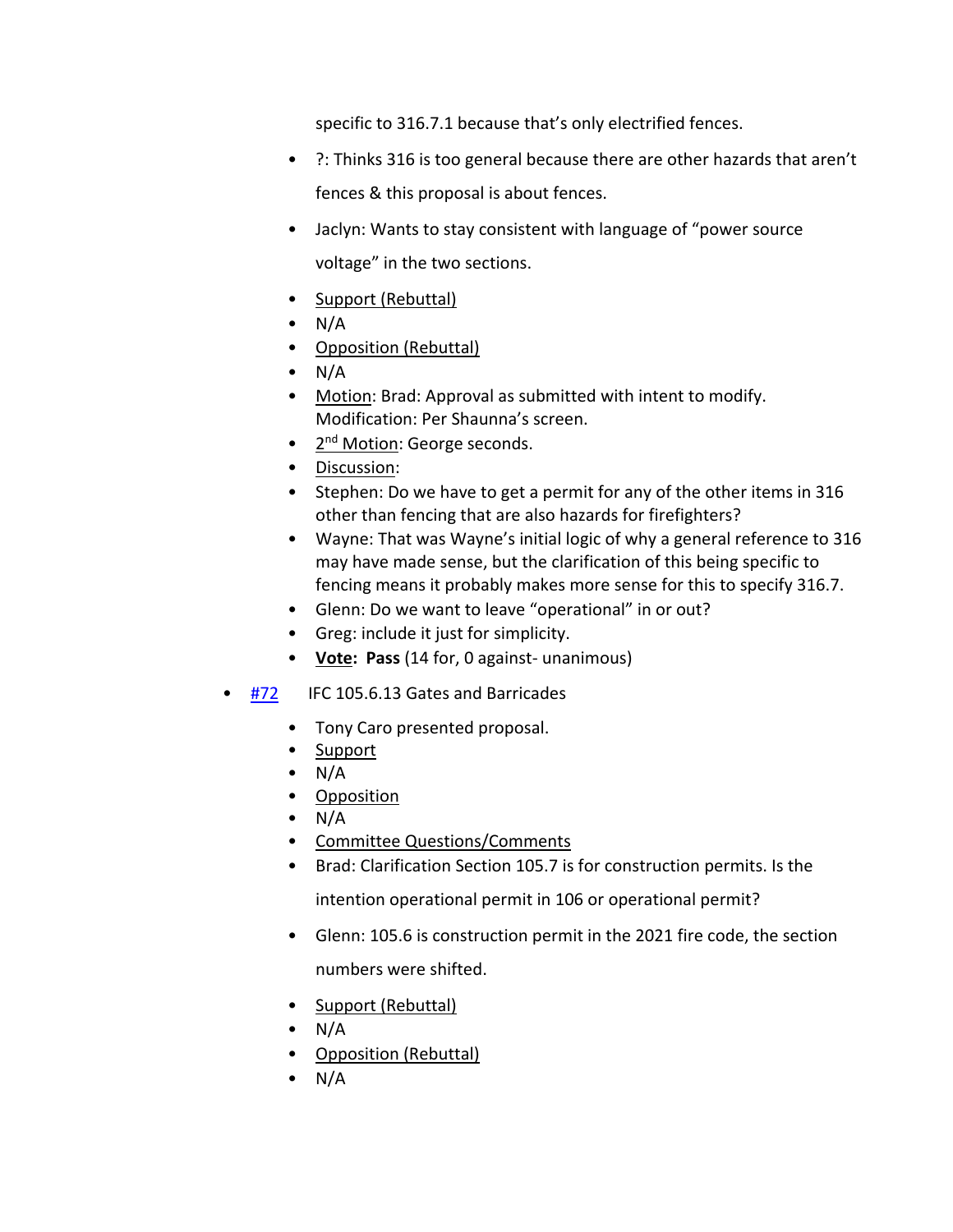- Motion: Stephen: Motion to approve as submitted based on substantiation & discussion.
- 2<sup>nd</sup> Motion: Wayne seconds.
- **Vote: Pass** (14 for, 0 against)
- [#58](https://www.denvergov.org/files/assets/public/community-planning-and-development/documents/ds/building-codes/code-adoption/amendment-proposals/ifc/ifc_105.6.21.pdf) IFC 105.6.21 Phased occupancy
	- Tony Caro presented proposal.
	- Support
	- N/A or capture discussion
	- Opposition
	- $\bullet$  N/A
	- Committee Questions/Comments
	- Michael: Very happy to see this because from a design side this comes up often. Tried to look for section 901.5.1 & couldn't find it.
	- Glenn: In base Fire Code.
	- Robert: Are there current requirements on Denver website?
	- Tony: Yes, it's under policies for phased occupancy.
	- Robert: His concern is having reference to Denver's website, which can change, and not a reference to something in the fire code.
	- Tony: this is consistent with what's in the amended codes, confirmed by Glenn. Glenn said it allows more flexibility.
	- Robert: Could we reference the title of the policy & not just reference the website?
	- Tony: That's a good point. Phased occupancy does not have a section in the code so that makes it a little more challenging.
	- Stephen: This question is asked often so this is a good amendment. Should we just put the policy language in the code? But he is ok with referencing a policy. Requires a plan to be developed by client & approved.
	- George: This is fantastic to get it up front & make it more formal. He believes it needs to stay a policy so there is some fluidity.
	- Wayne: Is there any reason we can't include existing buildings here as well? Modifications of a building that could jeopardize life safety.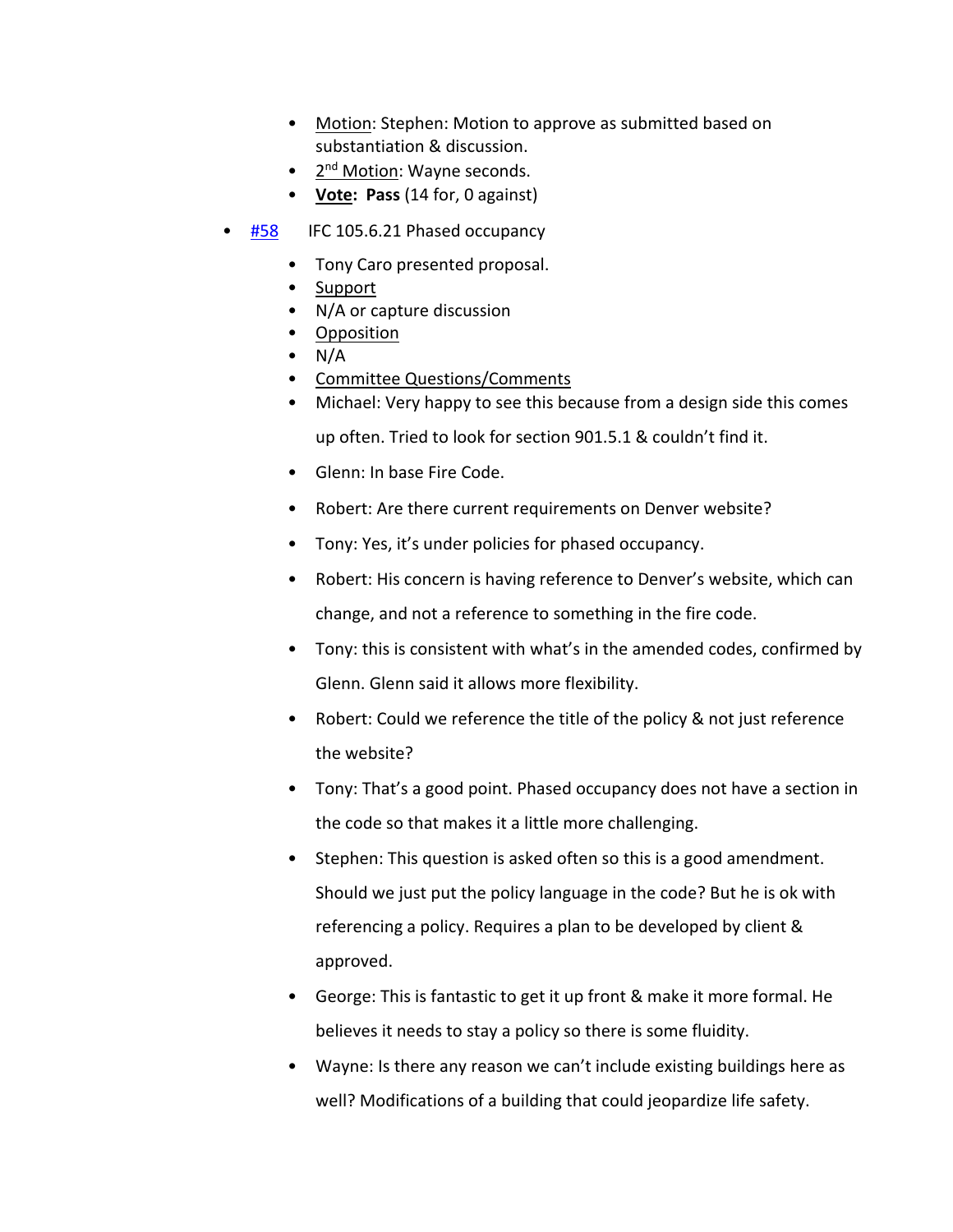- Tony: Great question. Existing buildings seldom relinquish their certificate of occupancy through renovation/ reconstruction. So this would not apply.
- Wayne: Makes sense, could we think of this as part of a future amendment & how it could apply to existing buildings.
- Glenn: "Phased occupancy approach of new buildings or a change of occupancy" (where you would be getting a new CO)
- ?: Just remove the word new from the proposed language?
- Shaunna: the phased occupancy policy would likely need to deal with existing buildings as well.
- George: Phased occupancy is as big as new building. Are there enough instances of existing buildings that it's worth adding the complexity in wording?
- Tony: Hears what everyone is saying for existing buildings, but it's a different approach than this policy. Two different tracks. But the tenant finish policy is in the works.
- Shaunna: Very few places in the code deal with new & existing in the same place.
- Glenn: Charging statement speaks to vertical construction, new construction.
- Brad: Steele building on  $16<sup>th</sup>$  they took down to superstructure & then phase occupancy when they built it back out. So if we don't specify new or existing, it leaves flexibility in the policy to make sure the occupancy plan is a good one. This is emphasizing a phased occupancy vs. the construction. Though it doesn't happen as much with existing buildings, it does happen.
- Wayne: agrees with what Brad just said. If there is a change in use, and the IEBC drives what the changes are, it's silent on what Brad is talking about. If we can point to this provision to give them a phased occupancy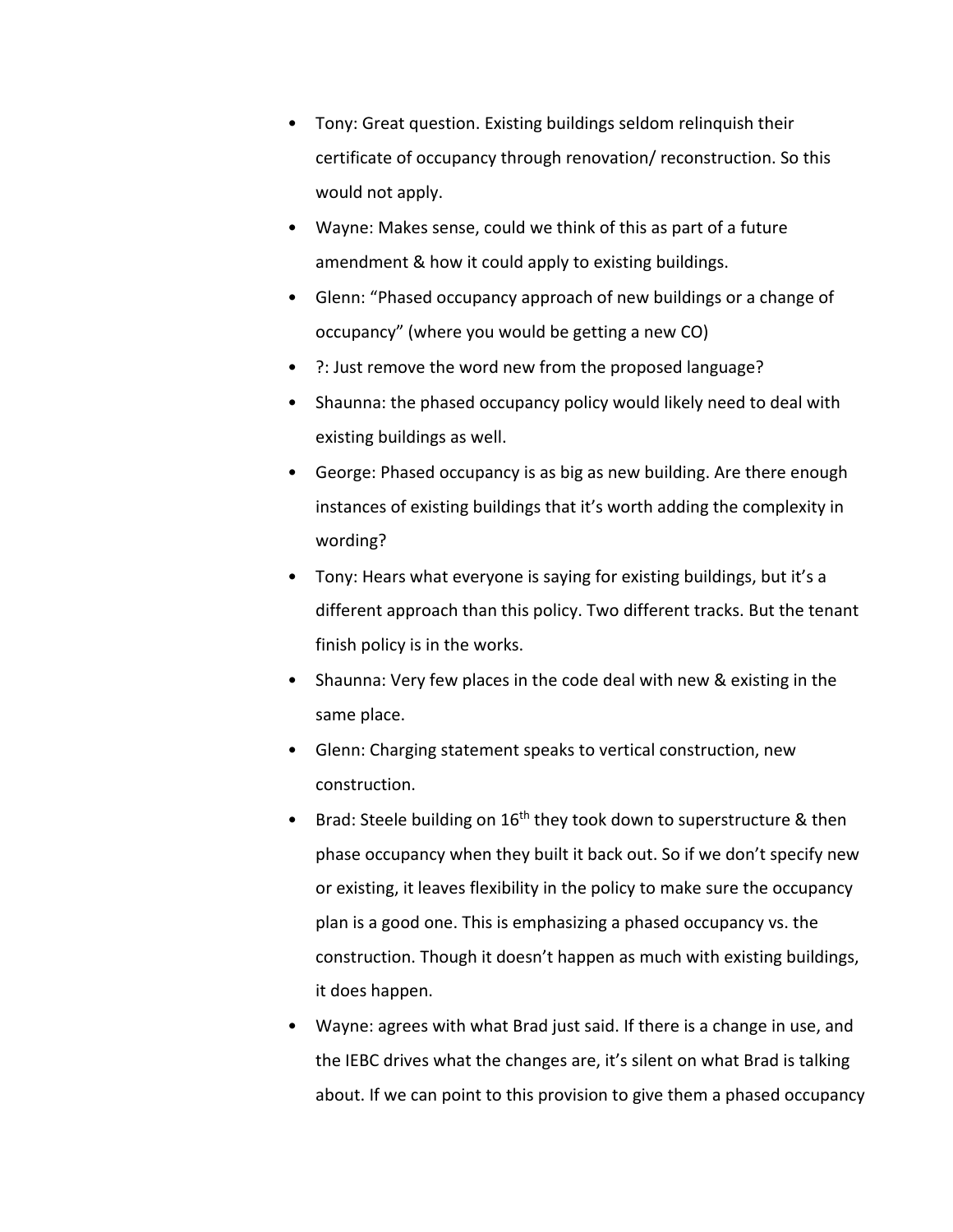approach that would be good.

- Michael: In the Denver amendments does it spell out what is required to get the phased occupancy?
- Glenn: In the administrative chapter Section 142.6 is TCO & that's where the details are found regarding how to get the TCO.
- Support (Rebuttal)
- $\bullet$  N/A
- Opposition (Rebuttal)
- $\bullet$  N/A
- Motion: Brad: Approval with modification- replace the words phased occupancy with the title of the policy.
- 2<sup>nd</sup> Motion: Stephen seconds.
- **Vote: Pass** (14 for, 0 against- unanimous)
- [#73](https://www.denvergov.org/files/assets/public/community-planning-and-development/documents/ds/building-codes/code-adoption/amendment-proposals/ifc/ifc_105.6.31.pdf) IFC 105.6.31 Tank Construction
	- Tony Caro presented proposal on behalf of David Hill.
	- Support
	- $\bullet$  N/A
	- Opposition
	- $\bullet$  N/A
	- Committee Questions/Comments
	- Jaclyn: Would it be easier to just remove both above ground & under

ground & just have hazardous storage tanks?

- Tony: May be important to keep because those terms are used elsewhere in the code.
- Greg: is there any volume definition that specifies definition of a tank?
- Glenn: Tank is defined in IFC base code as vessel that contains more than 60 gallons.
- Support (Rebuttal)
- $\bullet$  N/A
- Opposition (Rebuttal)
- $\bullet$  N/A
- Motion: Jaclyn: Motion to approve as written.
- 2<sup>nd</sup> Motion: Greg seconds.
- Shaunna needs to hyphenate above-ground.
- **Vote: Pass** (14 for, 0 against- unanimous)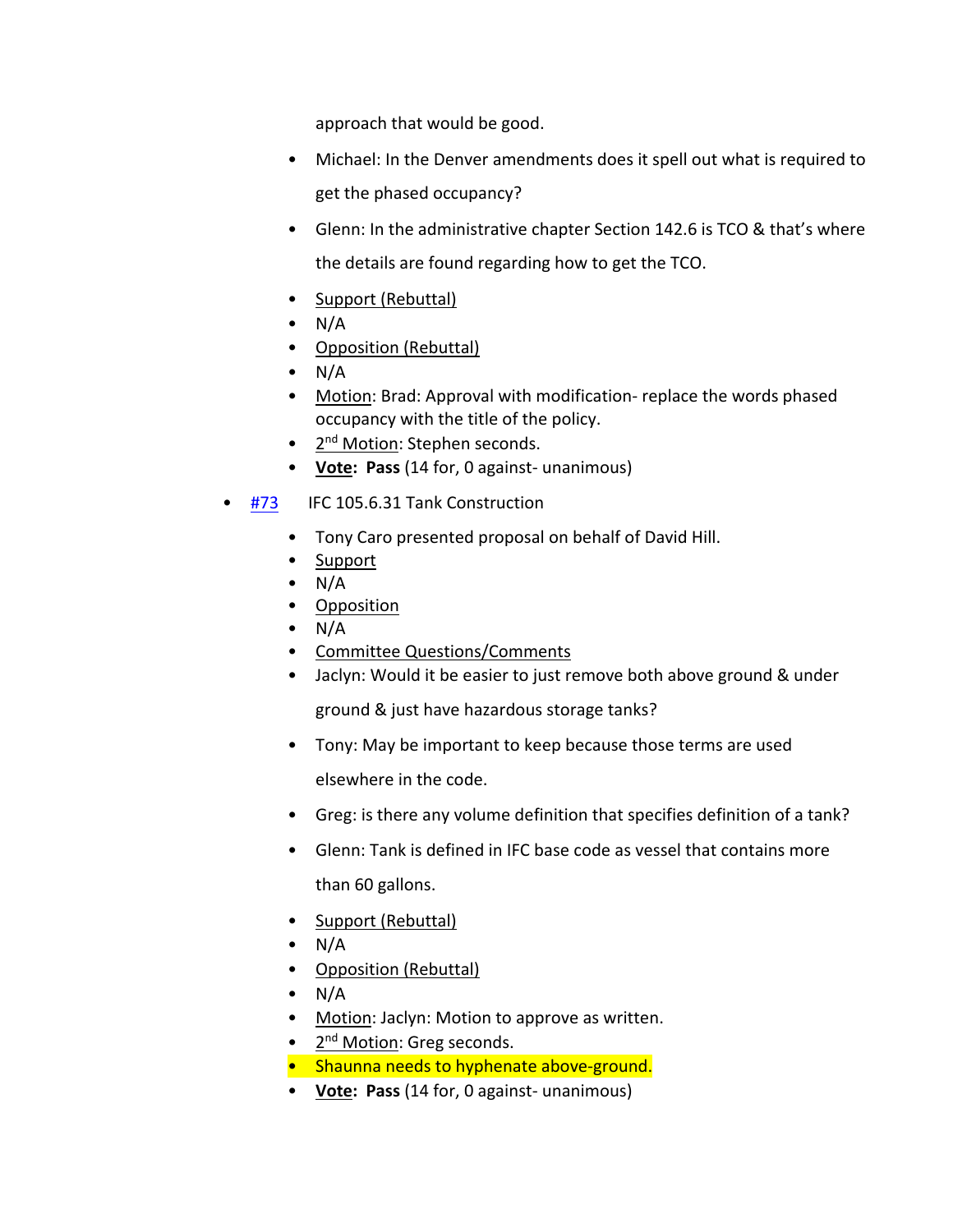- **3.** Discussion and voting on **IFC Chapter 2**
	- **[#57](https://www.denvergov.org/files/assets/public/community-planning-and-development/documents/ds/building-codes/code-adoption/amendment-proposals/ibc/ibc_sleeping_room_definition.pdf)** IFC Sleeping room definition
		- Glenn presented proposal on behalf of McKayla?
		- Support
		- Mark Jelinske- Supportive, but please consider what are the ramifications of this? For example in healthcare, Dr. sleeping rooms or sleep study rooms in B occupancies? How would that affect this? If this costs more money, it may mean designers don't put in the sleeping rooms.
		- Opposition
		- John Woycheese- typically the IFC is under the sole discretion of the fire official.
		- Committee Questions/Comments
		- Shaunna: brought up in the IBC committee- if there is a closet does that make too may things a sleeping room? What if there is not a closet but it's used as a sleeping room then can't be regulated as a sleeping room.
		- Glenn: related to I occupancies, the closet does make it an issue of question.
		- Craig: there are several buildings that have wellness rooms where people sleep, what about breastfeeding rooms? So overall there would need to be a closet to call it a sleeping room unless noted by building official.
		- Jaclyn: there is another definition for a sleeping unit, will this definition conflict?
		- Glenn: Sleeping unit is different than dwelling unit in that it doesn't involve cooking. So spaces more like dormitories. Could make reference to sleeping room in I occupancies not being in R occupancies.
		- George: Does it need to be defined as much as it could create issues if it is defined?
		- Tony: Agrees with George. Big impact is Section 10-31 that addresses rescue openings. Basements in R-2,3,4 occupancies you are required to install rescue openings, so Tony doesn't think this proposal buys anything more than what's already in the code today.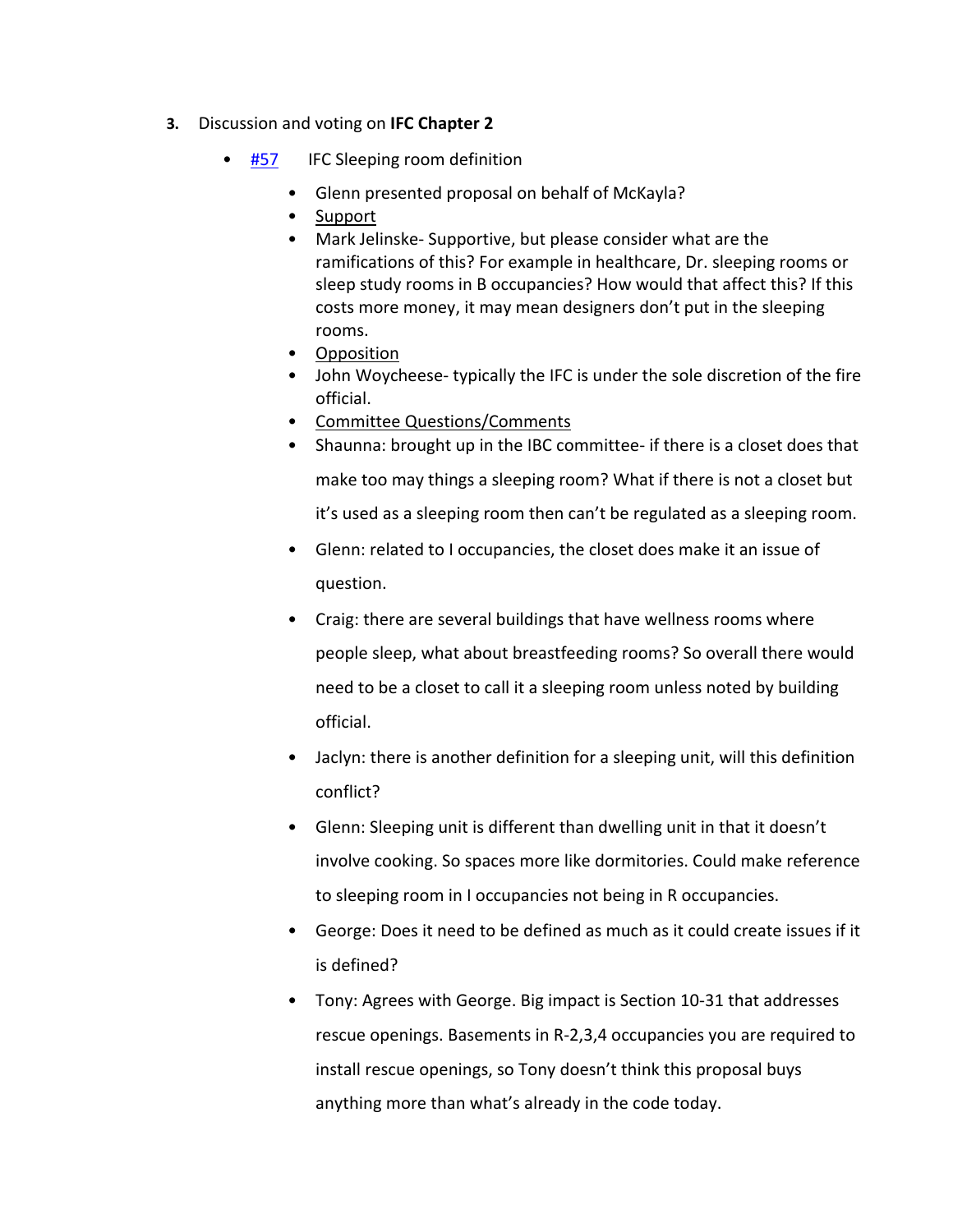- Support (Rebuttal)
- N/A
- Opposition (Rebuttal)
- N/A
- Motion: Stephen: Motion for disapproval as submitted based on previous discussion & action of IBC committee.
- 2<sup>nd</sup> Motion: George seconds.
- **Vote: Does not pass** (0 for, 14 against- unanimous)
- **4.** Discussion and voting on **IFC Chapter 3**
	- [#74](https://www.denvergov.org/files/assets/public/community-planning-and-development/documents/ds/building-codes/code-adoption/amendment-proposals/ifc/ifc_307.4.2.pdf) IFC 307.4.2 Recreational fires
		- Tony Caro presented
		- Support
		- $\bullet$  N/A
		- Opposition
		- $\bullet$  N/A
		- Committee Questions/Comments
		- Language prior to stating the distance exactly matches the current amendment in the commercial code.
		- Stephen: Language reads that if CDPHE permits it, it could override the 25ft prohibition in the IFC.
		- George: More interested in the administrative part of this. The IFC has jurisdiction over recreational fires, but fire dept. wants DPHE to do the administration.
		- Tony: In the City, DPHE controls when you can or can't have burns. DPHE knows about the IFC parameters & can ask for the fire to be extinguished, and can call fire enforcers if needed.
		- Stephen: That helps clarify it a little bit, but a non-red-flag permissible burn day doesn't mean you don't have to meet the IFC requirements.
		- Tony: Maybe we need to reword it to make it more clear.
		- Glenn: DPHE prohibits open burning unless it's permitted by DPHE.
		- Support (Rebuttal)
		- John Woycheese: Start with "Recreational fires, when permitted by DHPE, cannot be within…"
		- Mark Jelinkse: Supports making it two sentences.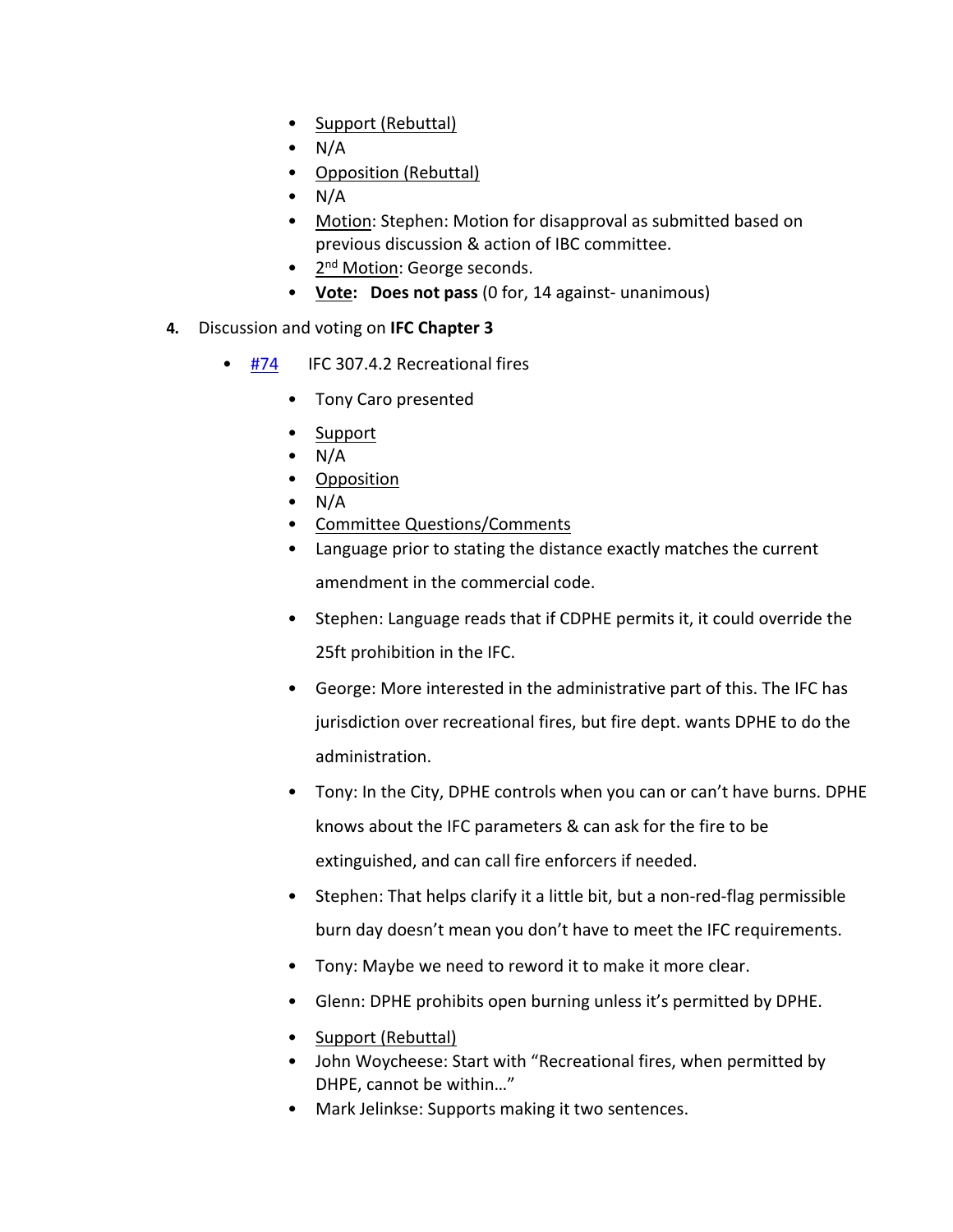- Opposition (Rebuttal)
- N/A
- Motion: George: Motion to approve with intent to modify. "Recreational fires, when permitted by DPHE, …."
- Glenn: suggests the same modification in the parent section 307.4 to another amendment that is going on to be consistent.
- Brad: Doesn't like that it's not clear that a permit is required by DPHE.
- Glenn: Do we put the permit requirement at the start of 307.1 General & not need this other amendment? Get rid of 307.4
- Shaunna: ask Glenn to write it up
- 2<sup>nd</sup> Motion: Brad seconds.
- Motion: George to table this to the next meeting (Feb 23rd) so Glenn can write up the language.
- 2<sup>nd</sup> Motion: Brad seconds.
- **Vote: Table to Feb 23rd Meeting** (14 for, 0 against)
- **5.** Discussion and voting on **IFC Chapter 5**
	- [#63](https://www.denvergov.org/files/assets/public/community-planning-and-development/documents/ds/building-codes/code-adoption/amendment-proposals/ifc/ifc_503.2.1.pdf) IFC 503.2.1 Dimensions
		- Tony Caro presented
		- Support
		- $\bullet$  N/A
		- Opposition
		- $\bullet$  N/A
		- Committee Questions/Comments
		- Stephen: Clarifying this is a good modification. This question gets asked of every consultant & it clarifies it so it doesn't drag out through the review process.
		- Aaron: Coming from homebuild perspective: Greencourt design where we have garage access but not necessarily a front street. In these developments what looks like an alley is designed as a street & meets street standards, would this impact those types of designs?
		- Tony: Fire code requires a 20ft unobstructed width for new streets.
		- Jaclyn: Usually when working with developers, they are meeting requirements for private roads.
		- Support (Rebuttal)